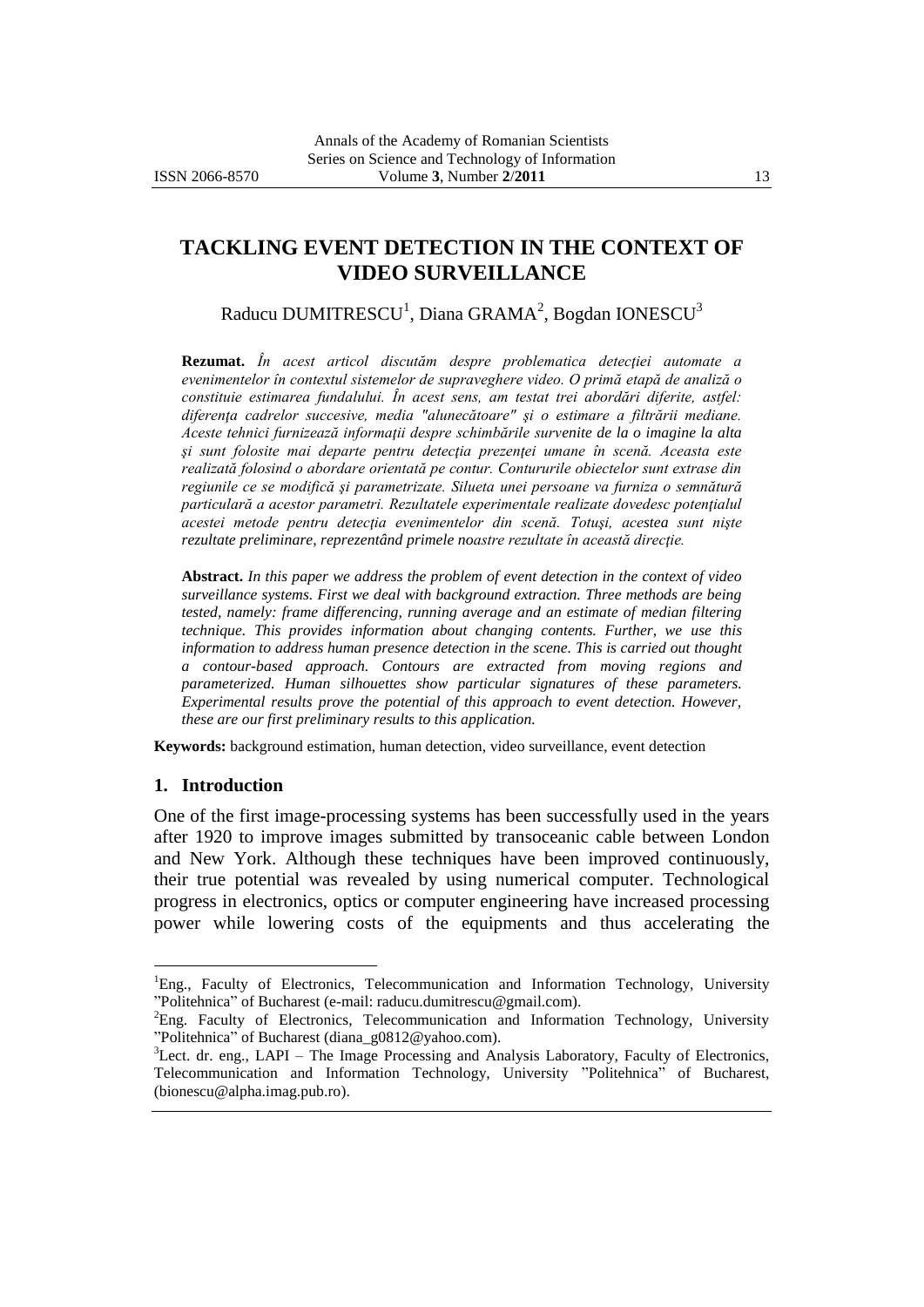introduction of digital image processing in more and more fields of activity. Nowadays, if we attempt to define this new domain in the context of the actual technological evolution, one may say that "image processing holds the possibility of developing the ultimate machine that could perform the visual functions of all living beings" [26].

These "possibilities" are used successfully in various applications of great interest, such as medical imaging to support and improve medical diagnosis, remote sensing to support military or civil applications, astronomy, biology, criminology, biometric systems, and so on. One area of wide interest, which makes the subject of this paper, is *video surveillance*. Intelligent video surveillance systems are a very paying industry, constantly expanding, supported on one side of the technological progress of the data acquisitions and transmission protocols and by the fast development of urban infrastructure. The existing solutions aim at replacing the human operator in various tasks, to increase productivity, reduce human and material losses, law enforcement, accident prevention, etc.

# **2. Previous work**

In this paper we address two common video surveillance issues. First, we deal with *automatic extraction of changing contents,* which is related to background extraction techniques. Secondly, we address the problem of *detecting human presence* in the scene and discuss a contour-based approach.

# **2.1. Existing background extraction techniques**

The extraction of changing contents in video sequences may be done by one of the following methods: frame differencing [19] [20], background subtraction and optical flow [17] [18] (which additionally provides motion information).

One of the most efficient techniques and commonly adopted with the existing video surveillance systems performing in real-time, is background subtraction. It consists in lowering a reference image, denoted background, from the current frame or in a certain time window. The content of this image should not change during the video. Background is subtracted from each current frame and the image resulting from this operation is binarized through a thresholding approach. This leads to a binary mask. After improving the object shape in the binary image, typically done by morphological operations [10], the result is the retrieval of changing regions, denoted generically foreground. Ideally, this corresponds to moving objects from the scene.

Although the principle of the technique is simple, the background estimation remains a challenge due to implementation practical aspects, e.g. slow or sudden change of scene illumination, camera movement (caused by wind or vibrations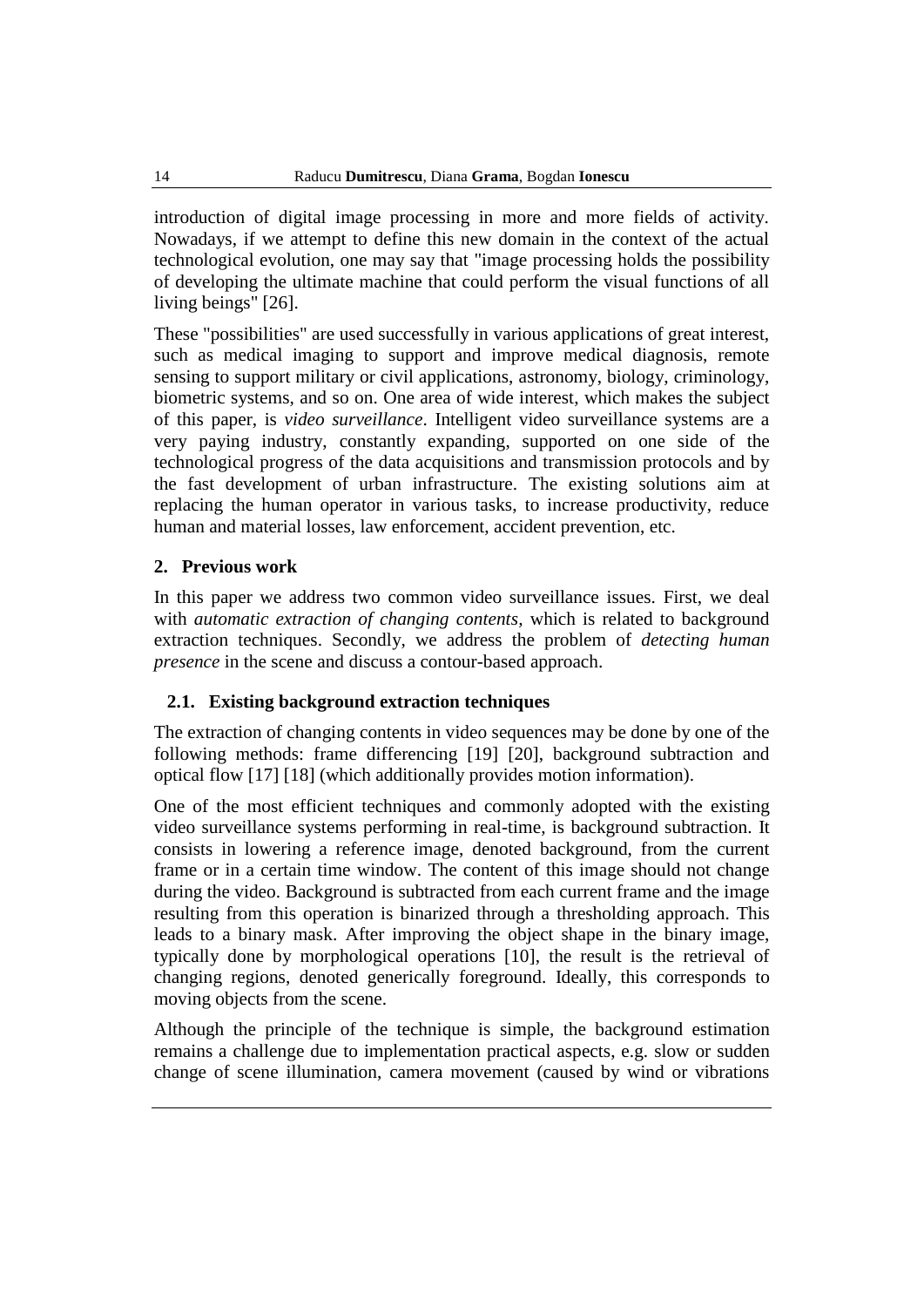produced by cars), changes in the background geometry (parked cars), real-time capabilities, etc. Background estimation must be robust to face the challenges above, but sensitive enough to detect all moving objects in the frame.

According to [22] existing background subtraction techniques can be classified into three main categories: basic background modeling, statistical background modeling and background estimation. Basic background modeling use in general average [23] or median approaches [15][16][24], or some estimates, e.g. running average, approximation of median, etc. Statistical background modeling use rather mathematical modeling than considering background an image itself, e.g. single Gaussian distribution [2], Mixture of Gaussians [13] or Kernel Density Estimation [14]. Finally, background estimation techniques use filtering approaches inspired by signal processing, e.g. Kalman filtering, Wiener filtering.

# **2.2. Existing human detection approaches**

Once we retrieve changing contents from the video flow, one may address the classification of this content. The most common application is to detect human presence in the scene and determine its behavior. The relevant literature concerning human detection can be divided into techniques which require background subtraction (see the previous section) and techniques that can detect humans directly.

In order to detect humans, background estimation is followed by a human model construction which uses different features. For example, foreground object classification can be based on the object's shape as in [1], or using a mixture of texture and contour features, that attempts to locate head, hands and feet to identify human model [2]. The method in [1[\]\[1\]](#page-12-0) uses a shape-based approach for classification of objects following background subtraction based on frame differencing. The goal is to detect the humans for threat assessment. The target intruder is classified as human, animal or vehicle based on the shape of its boundary contour. The similarity between contours is measured using the L2 norm. In [2] it is proposed a real-time system (called Pfinder) for detecting and tracking humans. The background model uses a Gaussian distribution in the YUV space at each pixel, and the background model is continually updated. The person is modeled using multiple blobs with spatial and colors components and the corresponding Gaussian distributions. Person blob models are initialized using a contour detection step which attempts to locate the head, hands and feet. This system is geared toward finding a single human, and makes several domainspecific assumptions and works in real-time.

On the other hand, direct human detection techniques operate on different types of information extracted from image or video, e.g. motion information and shape [\[3\],](#page-12-1) periodic motion [\[4\]](#page-12-2) or shape templates [\[5\].](#page-12-3) In [\[3\]](#page-12-1) detection of humans is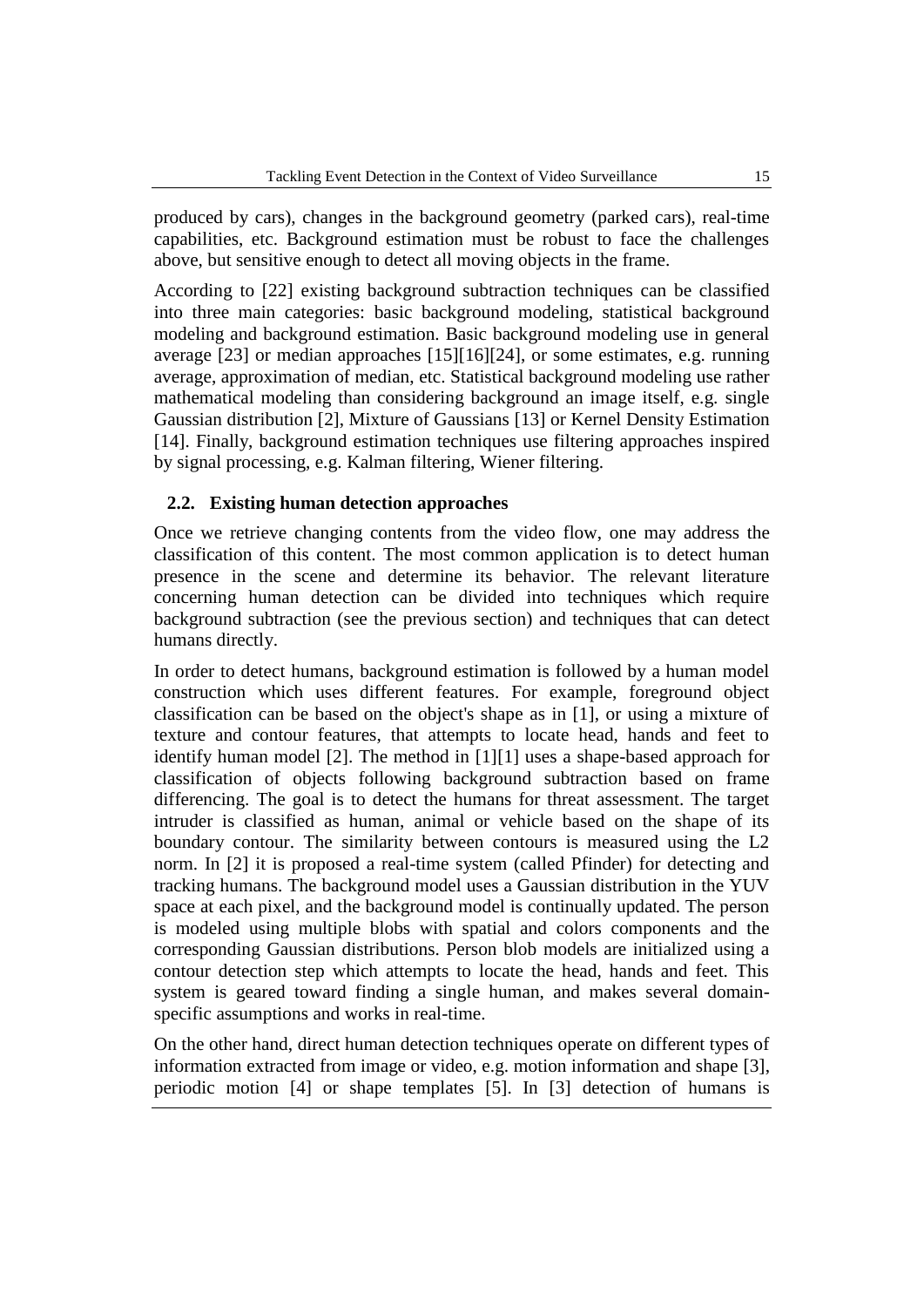performed, directly, from static images or from video flow using a classifier trained on human shape and motion features. The method restricts itself to the case of pedestrians, i.e. humans are always in upright walking poses. Another example is the approach in [\[4\]](#page-12-2) which focuses on detecting periodic motions and is applicable to the detection of characteristic periodic biological motion patterns, such as walking. The system is capable of detecting periodic human motion, but it also has knowledge of the period which is useful for extracting more information about gait, such as stride length. The system performance is real-time. [\[5\]](#page-12-3) deals with the challenging scenario of a moving camera mounted on a vehicle. Shapebased template matching is performed based on the Chamfer distance. A hierarchical tree of templates is constructed from a set of templates, which allows for efficient matching. The method also includes a Kalman filter based tracker for taking advantage of the temporal information for filling in missed detections.

#### **3. The proposed background extraction approaches**

In this paper we have tested and compared the results of three background extraction approaches which are presented in the sequel.

**Frame differencing.** Frame differencing is the simplest technique for the detection of changing content. The current frame is subtracted from the previous frame and if the absolute difference is great than threshold *Th* then the pixel is consider as part of a moving object, thus:

$$
M(x, y)t =\begin{cases} 1, & if |I(x, y)t - I(x, y)t-1| > Th \\ 0, & else \end{cases}
$$
 (1)

where  $M(x, y)$ <sup>*t*</sup> is a binary image,  $M(x, y)$ <sup> $=$ </sup> *I* for a moving pixel and 0 otherwise and  $I(x, y)$ <sup>*t*</sup> represents the image at time index *t*.

In this case the background is always approximated with previous frame. The method diagram is presented in Fig. 1.



**Fig.1.** Block diagram for frame differencing.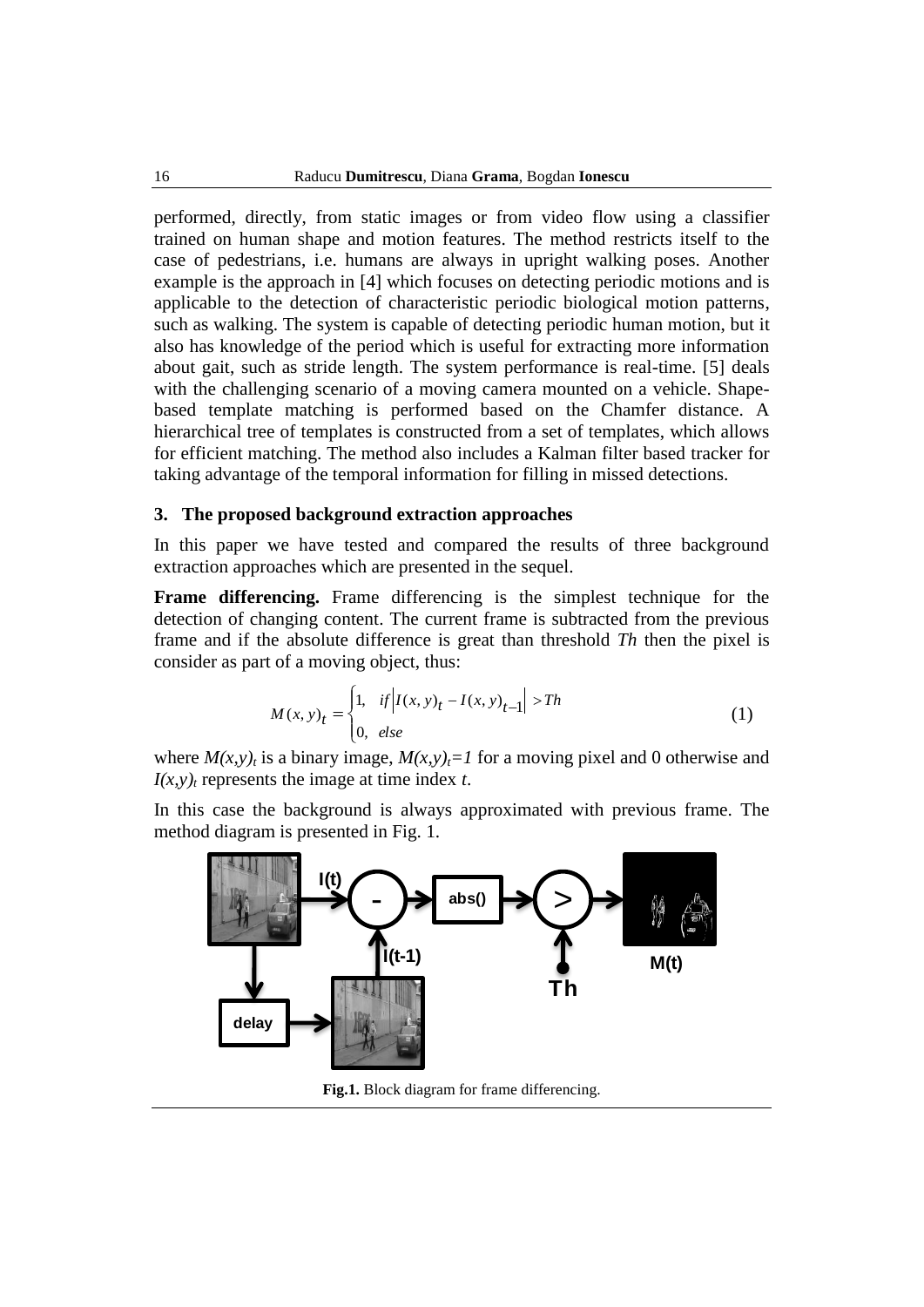This technique is very sensitive to the threshold value and cannot detect the entire shape of a moving object with quasi-uniform intensity. Main advantages are the reduced computational load, little memory space needed and it is highly adaptable to changes in background.

**Running average***.* It is a fast algorithm that constructs the background as an estimate of the average of the previous *N* frames. It estimates the background from only the current frame at time index  $t$ ,  $I(x,y)$ <sub>t</sub>, and the previous background  $B(x, y)$ <sub>t-1</sub> at time index *t*-1, thus:

$$
B(x, y)t = \alpha \times I(x, y)t + (1 - \alpha) \times B(x, y)t-1
$$
 (2)

where  $\alpha$  is the learning ratio which determined the speed of adaptation to illumination variations (a common value is around 0.05). The method's diagram is presented in Fig. 2.



**Fig.2.** Block diagram for running average.

Once the background is estimated, changing content (foreground) is determined using the same approach as for frame differencing, thus computing the binary image  $M(x, y)$ <sup>2</sup>:

$$
M(x, y)t =\begin{cases} 1, & if |I(x, y)t - B(x, y)t| > Th \\ 0, & else \end{cases}
$$
 (3)

where *Th* is a threshold.

**Approximation of median filtering***.* If a pixel in the current frame has a value greater than the corresponding background pixel, the background pixel is incremented by 1. Otherwise, if the current pixel is less than the background pixel, the background is decremented by one. In this way, the background eventually converges to an estimate of the median, where half the input pixels are greater than the background, and half are less than the background (convergence time will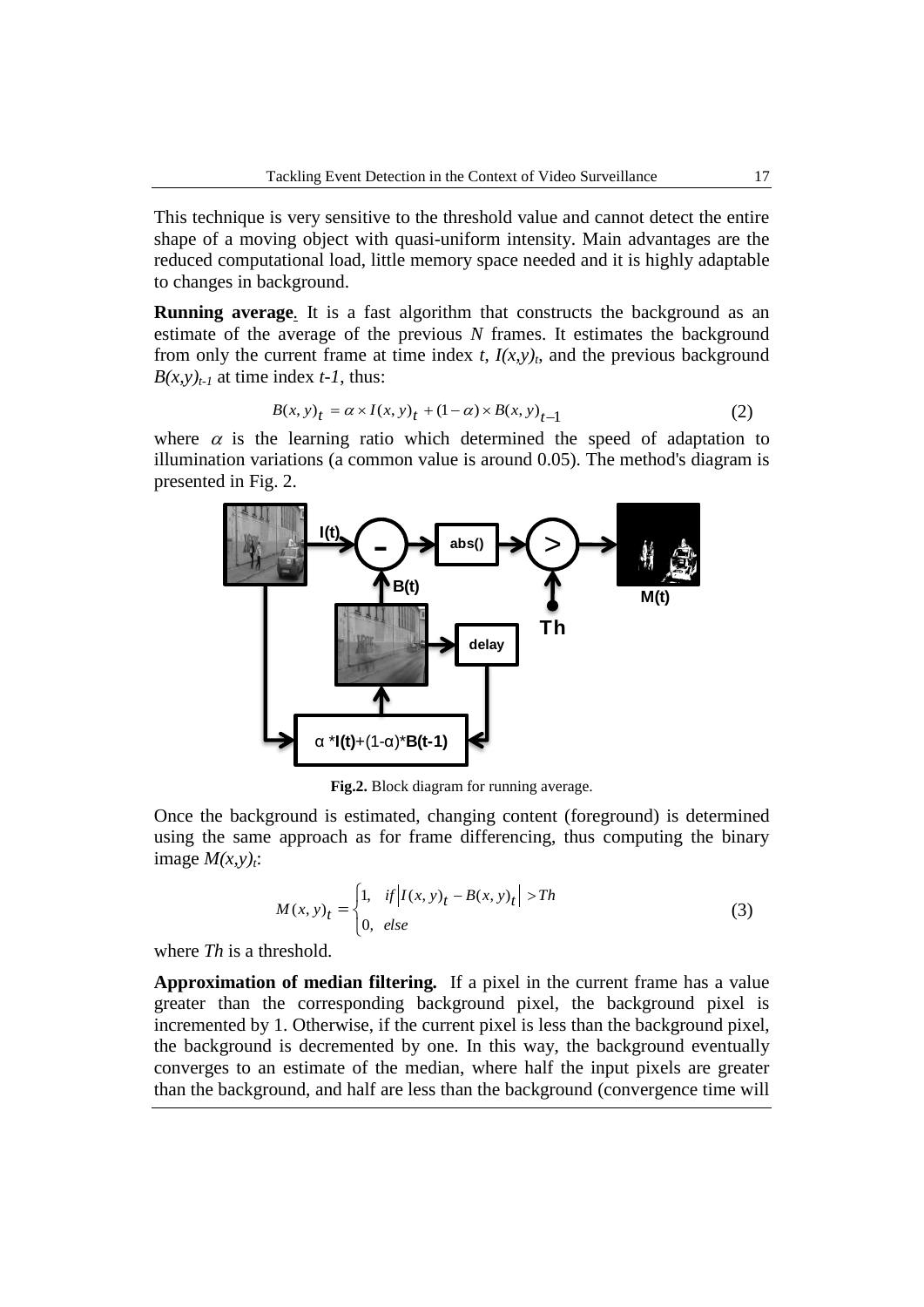vary based on frame rate and amount movement in the scene.). The following equations describe this process:

$$
B(x, y)t = B(x, y)t-1 + sgn(I(x, y)t - B(x, y)t-1)
$$
\n(4)

$$
M(x, y)t =\begin{cases} 1, & \text{if } |I(x, y)t - B(x, y)t| > Th \\ 0, & \text{else} \end{cases}
$$
(5)

where  $B(x, y)$ <sup>t</sup> is the background estimated at time index *t*, *sgn()* represents the signum function defined such:  $sgn(x) = -1$  if  $x < 0$ ,  $sgn(x) = 1$  if  $x > 0$ , and  $sgn(x) = 0$  if  $x=0$ ,  $I(x,y)$ <sup>t</sup> is the current frame at time index *t*,  $M(x,y)$ <sup>t</sup> is the binary image corresponding to changing content (value 1) and *Th* a threshold. The method diagram is presented in Fig. 3.



**Fig.3.** Block diagram from approximation of median filter.

This method has the advantage of providing the accuracy of some highercomplexity methods but with a computational complexity comparable to frame differencing.

#### **4. The proposed human detection approach**

We propose a human detection method which is based on the analysis of image contour structural features and background extraction. Basically, the implemented technique consists of two main processing steps, namely: background estimation and object contour parameterization. The algorithm is presented in Fig. 4 and each step is discussed with the following.

**Pre-processing**. The first step consists of converting true color images (16 million color palette) to grayscale (256 values), thus:

$$
P(x, y) = 0.2989 \cdot R(x, y) + 0.587 \cdot G(x, y) + 0.114 \cdot B(x, y)
$$
 (6)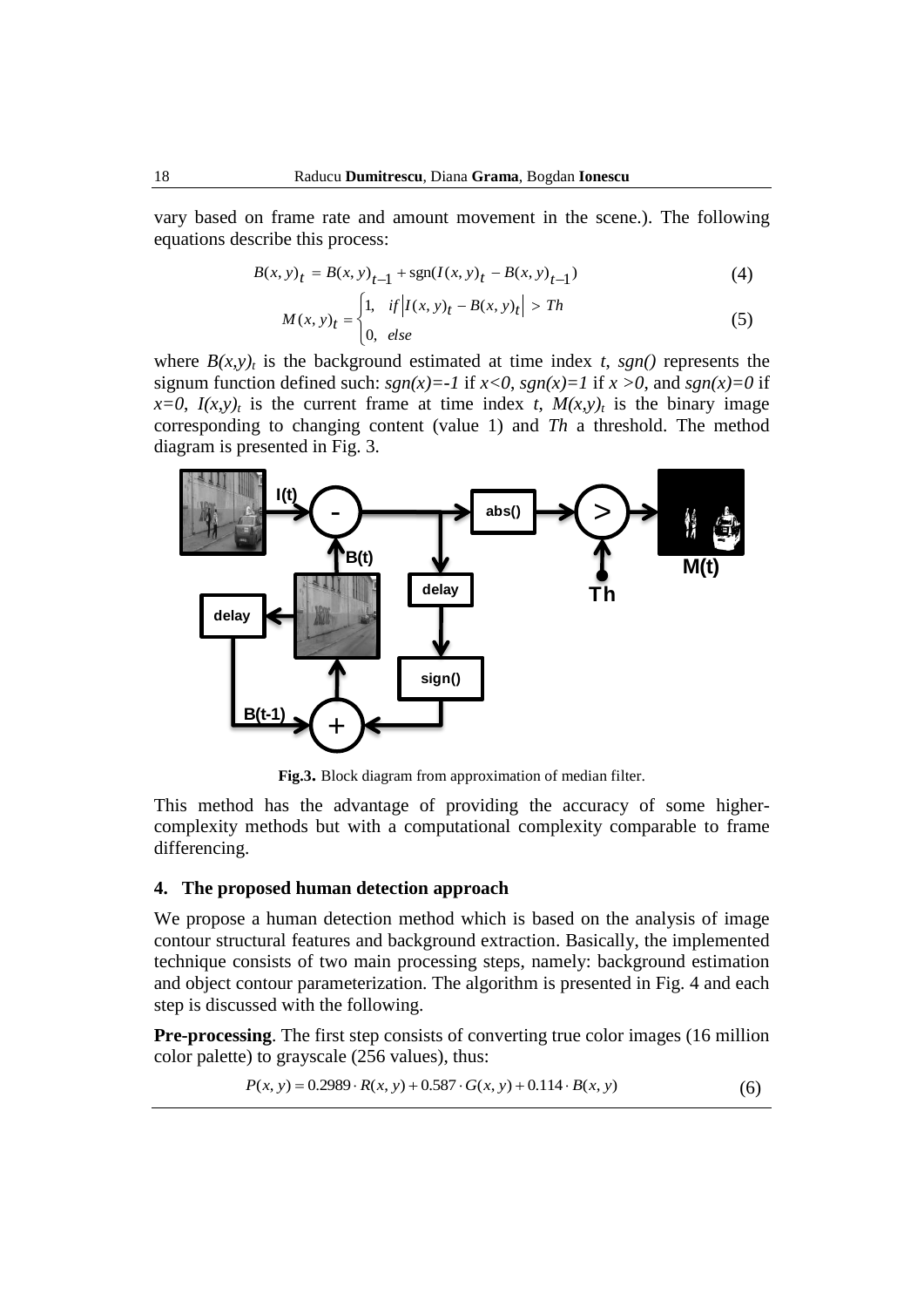where  $(x, y)$  are the coordinates of the current pixel,  $(R, G, B)$  represent the Red, Green and Blue components and *P* is the resulting gray level.



**Fig. 4.** The proposed human detection approach.

Next, the image noise was filtered using median filtering techniques [\[7\]](#page-12-4) to preserve as much as possible edge transitions in the image. Additionally, contrast was enhanced with histogram equalization due to its efficiency [\[8\]](#page-12-5) [\[9\].](#page-12-6) All these pre-processes were adopted to improve contour/edge information and thus strengthening human silhouettes in the scene.

**Background detection**. This step aims at recovering changing content from the video sequence, as we assume that target people are in motion. We use a median filtering technique (see equation 5, more details on background extraction are provided in Section 3).

**Post-processing**. Experimental tests show that regions obtained after background extraction are not suited for the classification as they are, e.g. false regions are always present, contours are often non-uniform, etc. To enhance their appearance we have adopted several morphological operations. Morphological operators are shape oriented mathematical operations that simplify image data, preserving their essential shape characteristics and eliminating irrelevancies [\[10\].](#page-12-7) Mathematical morphology provides a number of important image processing operations, including erosion, dilation, opening and closing. All these morphological operators take two pieces of data as input: the input image and the structuring element. The structuring element consists of a pattern specified as the coordinates of a number of discrete points relative to some origin. It basically determines the precise details of the effect of the operator on the image.

In the post-processing we have adopted the following operations: image closing and opening, gap filling and edge detector. By image closing we fill gulfs, channels and lakes smaller than the structuring element. On the contrary, image opening removes capes, isthmus and islands smaller than the structuring element [\[11\].](#page-12-8) Applied one after another it allows smoothing and enhancing object geometry.

Additionally, objects that were on the boundary of the image and objects whose area is smaller than a threshold (experimentally determined) are removed. Finally,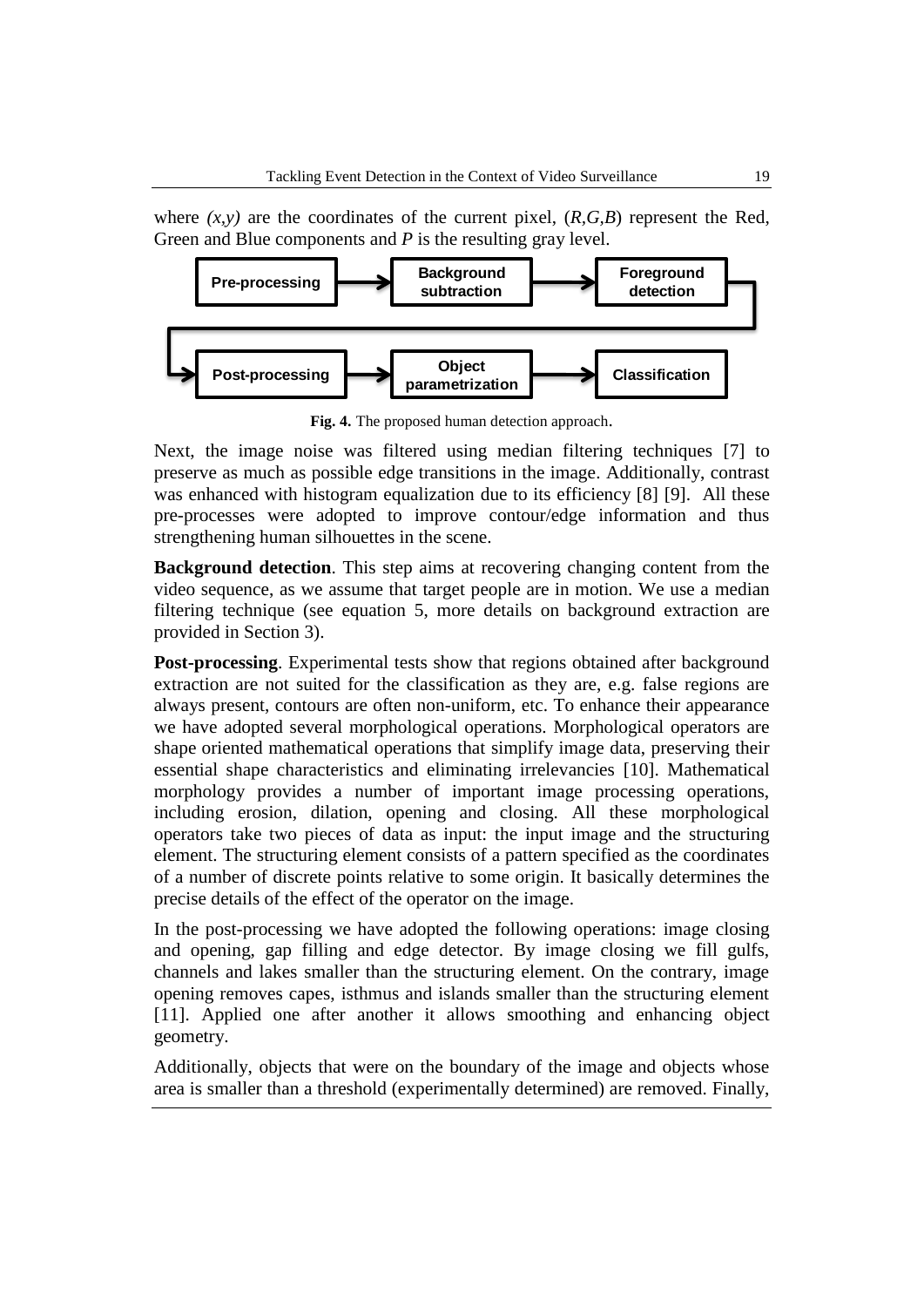we extract edges of the objects, i.e. the exterior contour. The result of the post processing is an image which contains only the contour of the objects that were candidates for being classified as human silhouettes (examples are provided in Section 5).

**Object parameterization**. Having determined all these contours one have to establish whether a foreground object contains a human or not. To do so, we needed a procedure to characterize the human contour, to uniquely describe it. For this purpose, the object parameterization was introduced in the processing chain.

We attempt to characterize each contour property with several numeric parameters and therefore transposing the classification problem to the classification of some feature vectors.

First, we determine the gravity center of the object and then we define as its signature the sequence of Euclidean distances computed between the gravity center and each point from the object's contour. For instance, if *d<sup>1</sup>* represents the distance between the center of gravity, denoted *G(a,b)*, and a point from the contour,  $P(x, y)$ , then it is given by:

$$
d_1 = d(P, G) = \sqrt{(a - x)^2 + (b - y)^2}
$$
 (7)

The algorithm is illustrated in Fig. 5.



**Fig. 5.** Example of contour signature (right graph, where *d* represent Euclidean distances and *P* are exterior contour points).

#### **5. Experimental results**

The proposed approaches have been tested on several video sequences recorded from different locations and from different perspectives, summing up to 1 hour of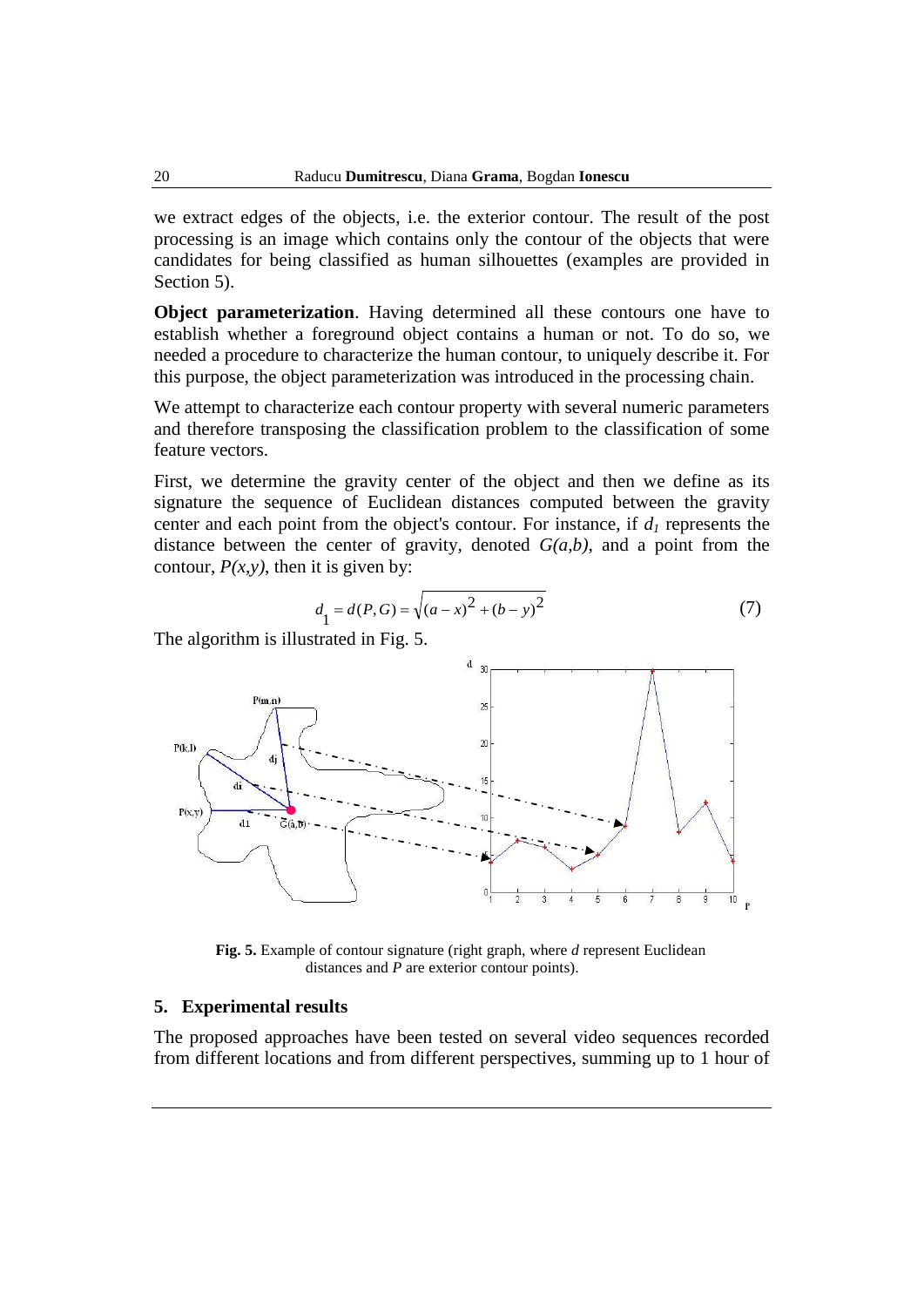footage. Each sequence was manually labeled in order to constitute a ground truth. In the following we present some of the experimental results.

### **5.1. Background extraction results**

Fig. 6 shows the comparative results obtained by applying the three background estimation methods discussed in Section 3. One may observe in Fig. 6.a. that frame differencing method tends to detect only the outer edges of moving objects. This is an unwanted effect when segmenting objects with non-textured surface. On the other hand, moving-average method and the median filter technique achieve good results. Being recurrent methods they tend to introduce "ghosts" into the background, which are generated exclusively by moving objects. However, for running average, this phenomenon can be controlled with the parameter α (see Fig. 7). A major disadvantage of the recursive methods is the reduced degree of background adaptation to changes. If some objects are moving very slowly or even stall, they will be considered as background and kept during a long period of time. In what concerns the computational complexity, all three methods are similar, nevertheless, as expected, frame differencing is faster in the detriment of the quality of the resulting background.



**Fig.6.** Foreground detection examples: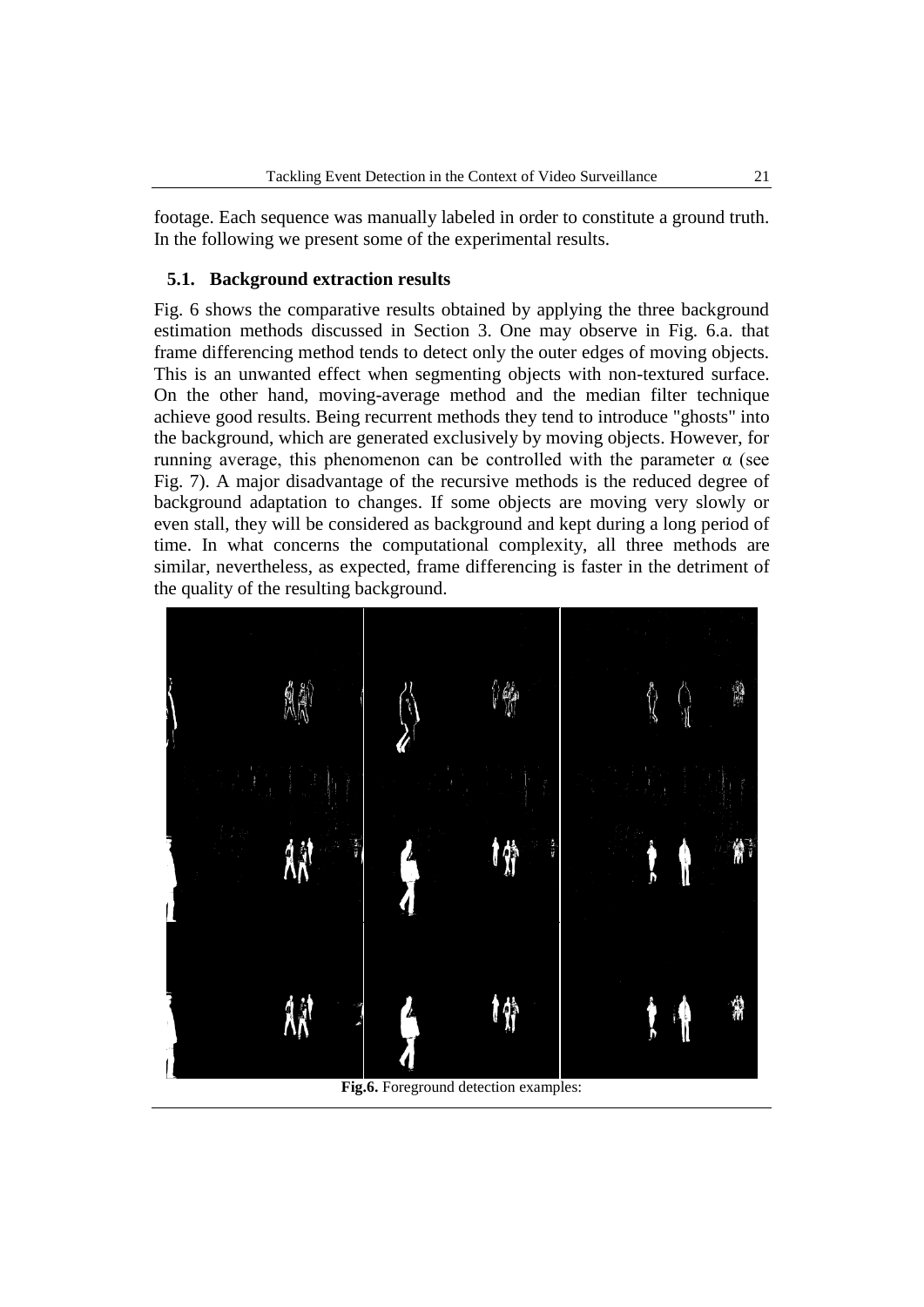a. Frame differencing. b. Running average ( $\alpha$  = 0.01).

c. Median filtering.

**Fig.7.** Background estimation examples (frame 177)<br>**a.** Frame differencing; **b.** Running average( $\alpha = 0.001$ ); **c.** Median filter. **b.** Running average( $\alpha = 0.001$ );

Fig. 7 presents several background estimation examples with all three methods, thus: frame differencing (Fig. 7.a.), moving-average method (Fig. 7.b.) and the median filter method (Figure 7.c.).

Considering the test database, we may conclude that median filter is the most reliable method, providing the smallest number of artifacts and the most proper background.

### **5.2. Human detection results**

Several examples are depicted in Fig. 8, 9 and 10. Fig. 8 illustrates an example of image processing chain. As a result, we obtain the contours that are to be classified. We apply first image closing (see Fig. 8.a.) that emphasize the objects, followed by gap filling (see Fig. 8.c). As we are interested in getting the complete contours of the objects, we decide to eliminate the boundary objects. Due to previous processing steps, the car from the image touches the bottom boundary of the image and therefore it is removed (see Fig. 8.d.). We can now detect the contour of the remaining objects, depicted in Fig. 8.e.

The goal is to detect human silhouettes; therefore, small objects are not of interest, so we eliminate them. The result of this last post-processing step is presented in Fig. 8.f.

Fig. 9 presents several final examples of significant foreground objects (found inside the different colored bounding boxes). The contours of these objects are used further to compute the objects' signatures.

Obtaining the object's signature is the final processing step. The data resulted from this step of the algorithm is used in the classification process.

Although not identical, the human silhouette can be differenced from other objects using the computed signatures, as it has particular features.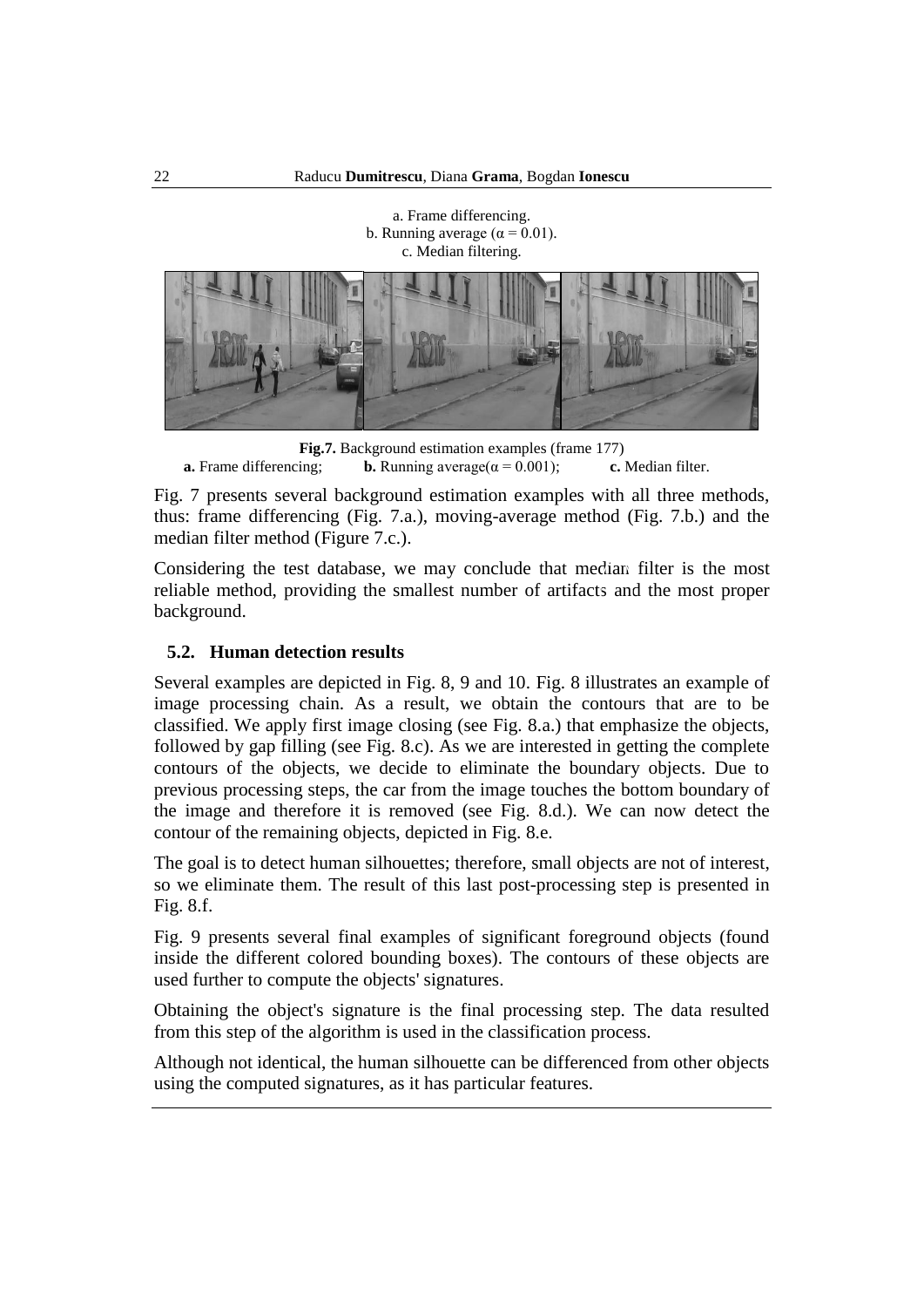Several examples depicted in Fig. 10 prove the potential of the proposed contour signature in retrieving human silhouette. However, false detections may occur.



**Fig. 8.** Post-processing steps example. **a.** Before post-processing; **b.** After image closing; **c.** After gap filling.

**d.** After boundary object removal; **e.** After edge detection; **f.** After small object removal.



Fig. 9. Results of the detected objects in different frames (see color boxes).

These preliminary experimental results have shown cases where the human silhouettes were divided in several pieces or deformed after foreground detection or after post-processing (see Fig. 8 and 10). This is mainly due to the illumination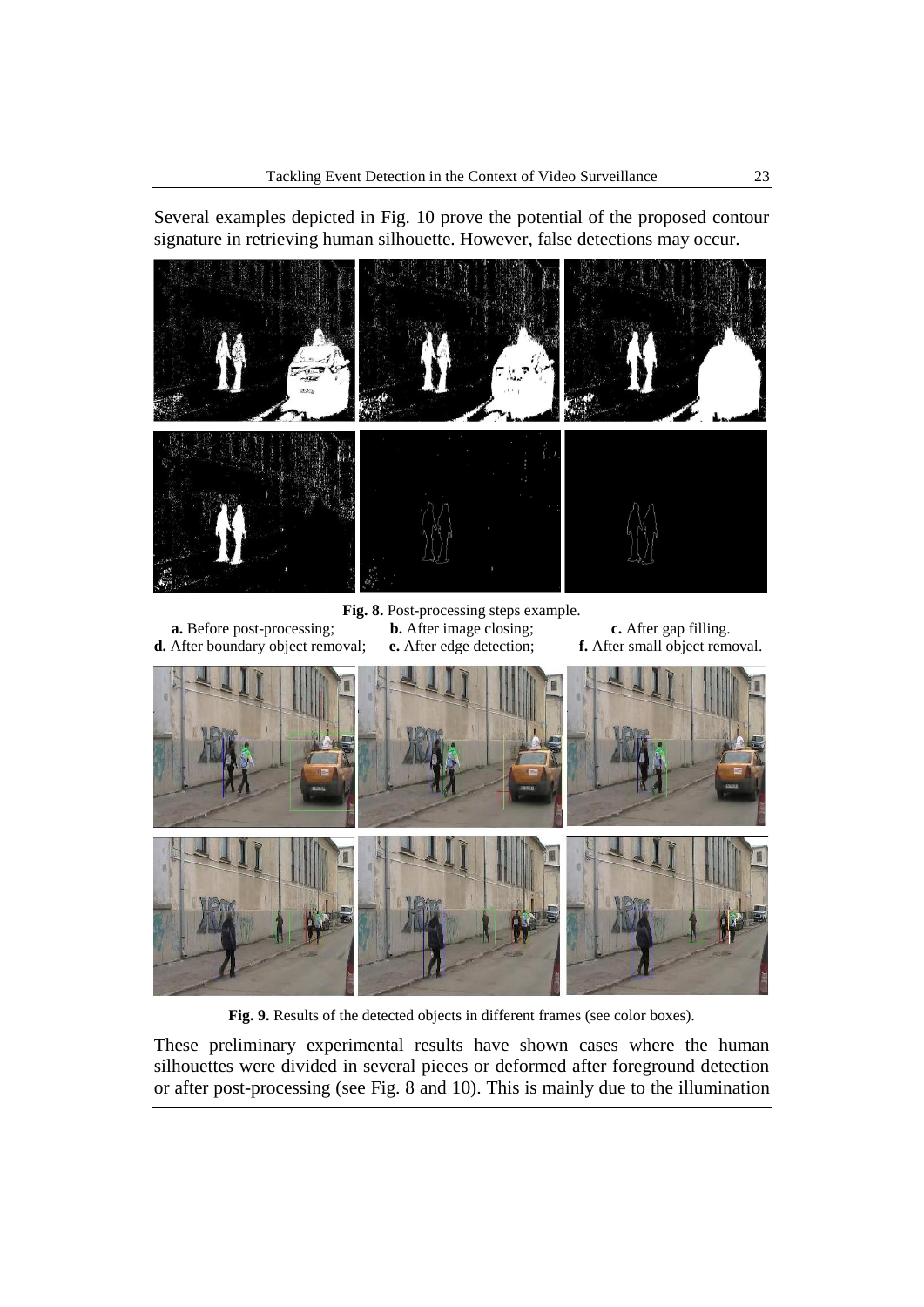conditions, particular background objects that have similar color as the objects of interest thus making the foreground detection difficult, or false movement detection due to filming conditions, shadows etc. Some of these issues can be addressed in further work to improve the accuracy of the human detection algorithm.



**Fig. 10.** Signatures from experimental results (shape vs. signature, one may observe that human signatures share some common features).

### **Conclusions and future work**

In this paper we address the issue of event detection in the context of video surveillance systems. First, we deal with background extraction. Several methods are proposed. Secondly, we tackle the detection of human presence in the scene. We use a contour-based classification approach. Experimental tests, carried out on a real video surveillance database prove the potential of this approach to the analysis of human behavior in the scene. However, the work presented in this paper is part of an ongoing project. Further research and development will involve increasing the invariance of the methods, enlarging the feature set and deriving semantic descriptions. Also, the functionality of the methods shall be tested on a real-time environment, e.g. on the video surveillance system from the University "Politehnica" of Bucharest.

### **Acknowledgment**

The authors would like to thank As. prof. *Serban Oprisescu* for helping them recording and processing the test videos and Senior Researcher *Christoph Rasche* for suggesting the contour-based approach.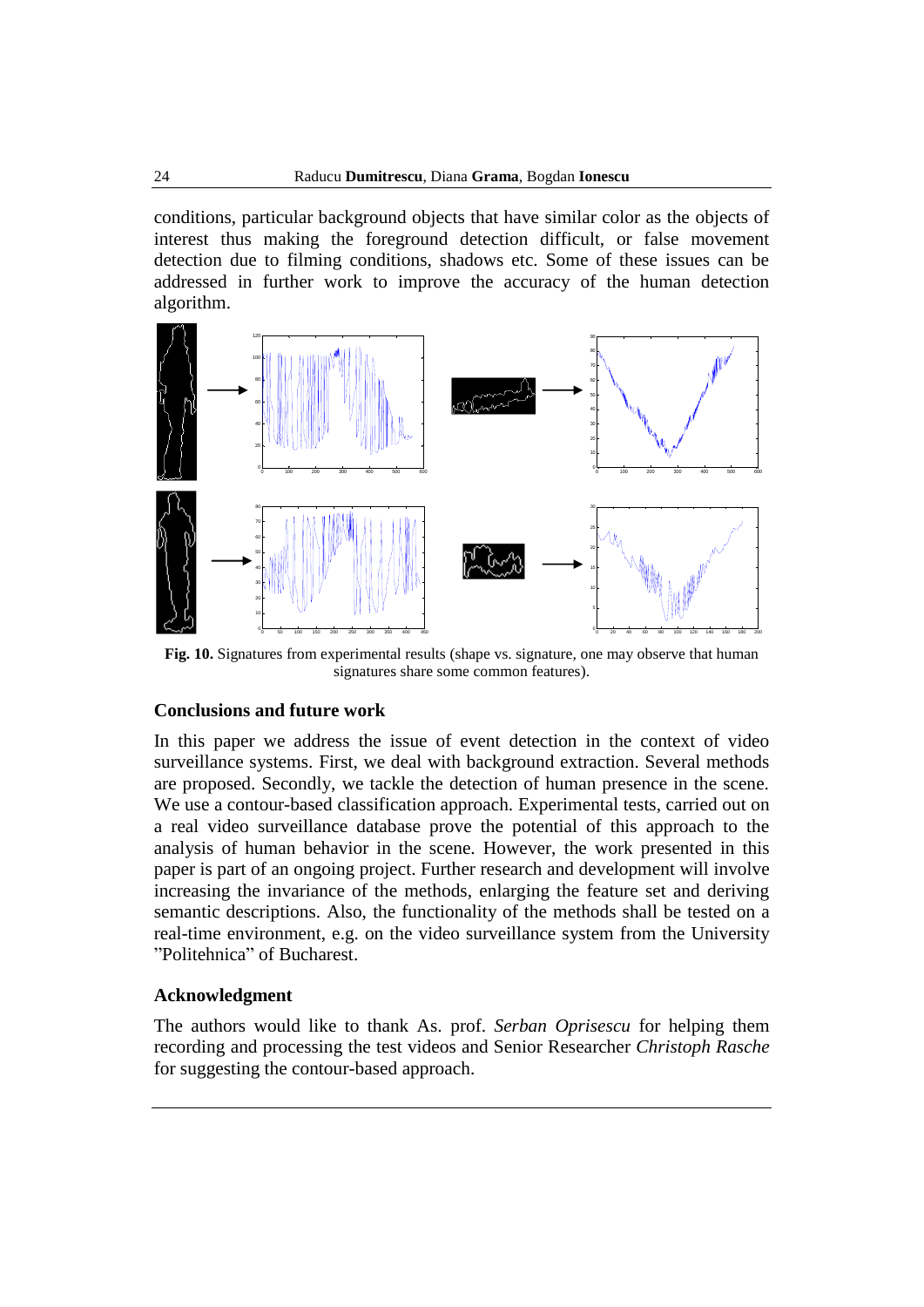# **R E F E R E N C E S**

<span id="page-12-0"></span>[1] D. J. Lee, P. Zhan, A. Thomas and R. Schoenberger, *Shape-Based Human Intrusion Detection*, SPIE International Symposium on Defense and Security, Visual Information Processing XIII, 5438:81-91, 2004.

[2] C. R. Wren, A. Azarbayejani, T. Darrell, and A. P. Pentland, *Pfinder: real-time tracking of the human body*, IEEE Transactions on Pattern Analysis and Machine Intelligence,19(7):780–785, 1997.

<span id="page-12-1"></span>[3] P. Viola, M. J. Jones, and D. Snow, *Detecting pedestrians using patterns of motion and appearance*, IEEE International Conference on Computer Vision, 2:734-731, 2003.

<span id="page-12-2"></span>[4] Cutler and L. S. Davis, *Robust real-time periodic motion detection, analysis, and applications*, IEEE Transactions on Pattern Analysis and Machine Intelligence, 22(8):781-796, 2000.

<span id="page-12-3"></span>[5] M. Gavrila and J. Giebel, *Shape-based pedestrian detection and tracking*, IEEE Intelligent Vehicle Symposium, 1:8-14, 2002.

[6] Neeti A. Ogale, *A survey of techniques for human detection from video*, http://citeseerx.ist.psu.edu/.

<span id="page-12-4"></span>[7] V.V. Bapeswara Rao and K. Sankara Rao, *A New Algorithm for Real-Time Median Filtering,* IEEE Transactions on Acoustics, Speech, Processing, Vol. 6, p1674-1675, 1986.

<span id="page-12-5"></span>[8] W.K. Pratt, *Digital Image Processing*, (Wiley, California, USA, 2001).

<span id="page-12-6"></span>[9] R.C. Gonzalez and R.E.Woods, *Digital Image Processing*, (Addison-Wesley, Massachusetts, 1993).

<span id="page-12-7"></span>[10] R.M. Haralick, S.R. Sternberg, and X. Zhuang, *Image Analysis Using Mathematical Morphology*, IEEE trans. on Pattern Analysis and Machine Intelligence, Vol.4, p1228-1244, 1986.

<span id="page-12-8"></span>[11] Steven W. Smith, *The Scientist and Engineer's Guide to Digital Signal Processing*, http://www.dspguide.com/.

[12] McKenna, S. J.; Jabri, S. and Duric, Z.; Rosenfeld, A.;Wechsler, H.; *Tracking groups of people*, CompuVision and Image Understanding, 80, pp 42—56 (2000).

[13] Stauffer, C. and Grimson, W. E. L., *Adaptive background mixture models for real-time tracking*, Proceedings of CVPR, Jun 1999, pp. 246-252.

[14] Elgamal A.; Duraiswami R.; Harwood D. and Davis L.; *Background and foreground modelling using nonparametric kernel density estimation for visual surveillance*, Proc of the IEEE, 90, No 7 (July 2002).

[15] Zhou, Q. and Aggarwal, J. K.; *Tracking and classifying moving objects from video*, Proc of 2nd IEEE Intl Workshop on Performance Evaluation of Tracking and Surveillance (PETS'2001), Kauai, Hawaii, USA (December 2001).

[16] R. Cucchiara, M. Piccardi, and A. Prati, *Detecting moving objects, ghosts, and shadows in video streams*, IEEE Transactions an Pattern Analysis and Machine Intellignece 25, pp. 1337-1342, Oct 2003.